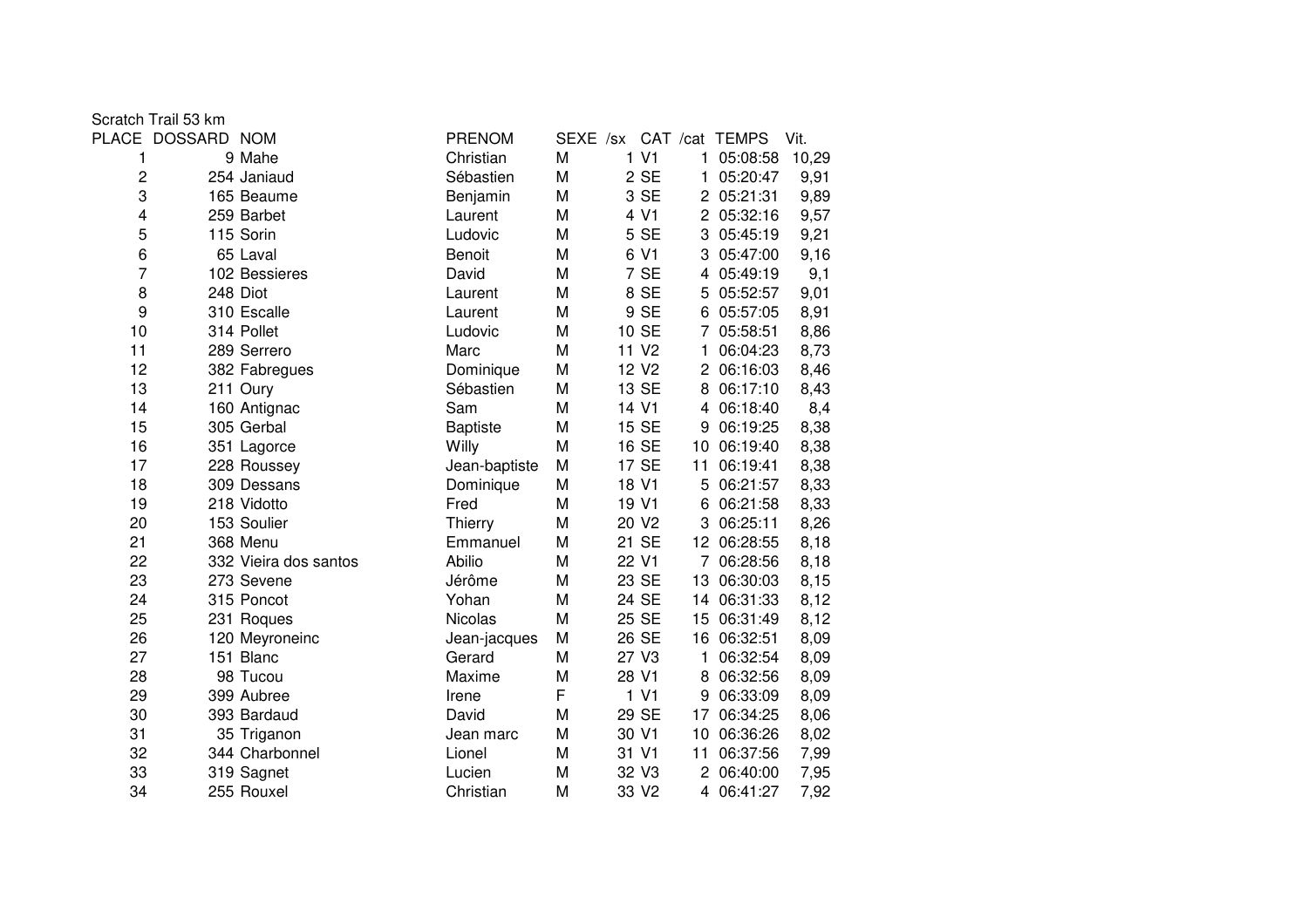| 35 | 272 Nogre         | Guillaume     | M | 34 SE             | 18 | 06:43:51    | 7,87 |
|----|-------------------|---------------|---|-------------------|----|-------------|------|
| 36 | 271 Joveski       | Valery        | M | 35 SE             | 19 | 06:43:51    | 7,87 |
| 37 | 207 Meinier       | Frédéric      | M | 36 V1             | 12 | 06:45:33    | 7,84 |
| 38 | 82 Benech         | Emmanuel      | M | 37 SE             | 20 | 06:45:33    | 7,84 |
| 39 | 215 Roquier       | Damien        | M | 38 V1             | 13 | 06:45:33    | 7,84 |
| 40 | 95 Billoux        | Joel          | M | 39 V1             | 14 | 06:45:35    | 7,84 |
| 41 | 116 Bessieres     | Stephane      | M | 40 V1             | 15 | 06:45:36    | 7,84 |
| 42 | 105 Dumas         | Laurent       | M | 41 V <sub>2</sub> | 5  | 06:46:58    | 7,81 |
| 43 | 322 Negron        | Paul          | M | 42 SE             | 21 | 06:49:39    | 7,76 |
| 44 | 28 Fort           | Francis       | M | 43 V <sub>2</sub> | 6  | 06:49:42    | 7,76 |
| 45 | 237 Mauzat        | Stephanie     | F | 2 SE              | 22 | 06:50:31    | 7,75 |
| 46 | 420 Omnes         | Jerome        | M | 44 SE             | 23 | 06:50:33    | 7,75 |
| 47 | 164 Robier        | Frédéric      | M | 45 V1             | 16 | 06:50:36    | 7,74 |
| 48 | 48 Marcovici      | Sylvain       | M | 46 SE             | 24 | 06:51:06    | 7,74 |
| 49 | 199 Andrieu       | Frederic      | M | 47 SE             | 25 | 06:51:25    | 7,73 |
| 50 | 350 Cognet        | Yves          | M | 48 V1             | 17 | 06:53:48    | 7,68 |
| 51 | 140 Auvray        | Sebastien     | M | 49 SE             | 26 | 06:54:19    | 7,67 |
| 52 | 147 Guyonneau     | Mickael       | M | 50 V1             | 18 | 06:54:20    | 7,67 |
| 53 | 361 Bertin        | Jerome        | M | 51 V1             | 19 | 06:55:10    | 7,66 |
| 54 | 403 Dagiral       | Franck        | M | 52 V1             | 20 | 06:55:56    | 7,65 |
| 55 | 236 Caumes        | François      | M | 53 V2             | 7  | 06:57:25    | 7,62 |
| 56 | 409 Sangelle      | David         | M | 54 V1             | 21 | 06:58:41    | 7,6  |
| 57 | 373 Charpentier   | Gilles        | M | 55 V2             | 8  | 07:00:01    | 7,57 |
| 58 | 311 Fevrier       | Franck        | M | 56 V1             |    | 22 07:00:45 | 7,56 |
| 59 | 422 Besombe       | Philippe      | M | 57 V1             | 23 | 07:02:53    | 7,52 |
| 60 | 176 Coquerelle    | Yannis        | M | 58 V1             | 24 | 07:02:58    | 7,52 |
| 61 | 223 EYRIGNOUX     | <b>JULIEN</b> | M | 59 SE             | 27 | 07:03:37    | 7,51 |
| 62 | 209 Martin        | Rodolphe      | M | 60 V1             | 25 | 07:03:59    | 7,5  |
| 63 | 117 Quiers        | Jean philippe | M | 61 V1             | 26 | 07:04:25    | 7,49 |
| 64 | 226 Sidri         | Hassan        | M | 62 V1             | 27 | 07:04:54    | 7,48 |
| 65 | 246 Plenecassagne | Yannick       | M | 63 V1             | 28 | 07:05:34    | 7,47 |
| 66 | 217 Bracq         | Philippe      | M | 64 V1             | 29 | 07:06:08    | 7,46 |
| 67 | 114 Henry         | Mickael       | M | 65 SE             | 28 | 07:06:52    | 7,45 |
| 68 | 293 Tafforeau     | Franck        | M | 66 V1             | 30 | 07:06:52    | 7,45 |
| 69 | 268 Le bobinnec   | Elwis         | M | 67 V1             | 31 | 07:07:14    | 7,44 |
| 70 | 371 Passiouk      | Anton         | M | 68 SE             | 29 | 07:07:44    | 7,43 |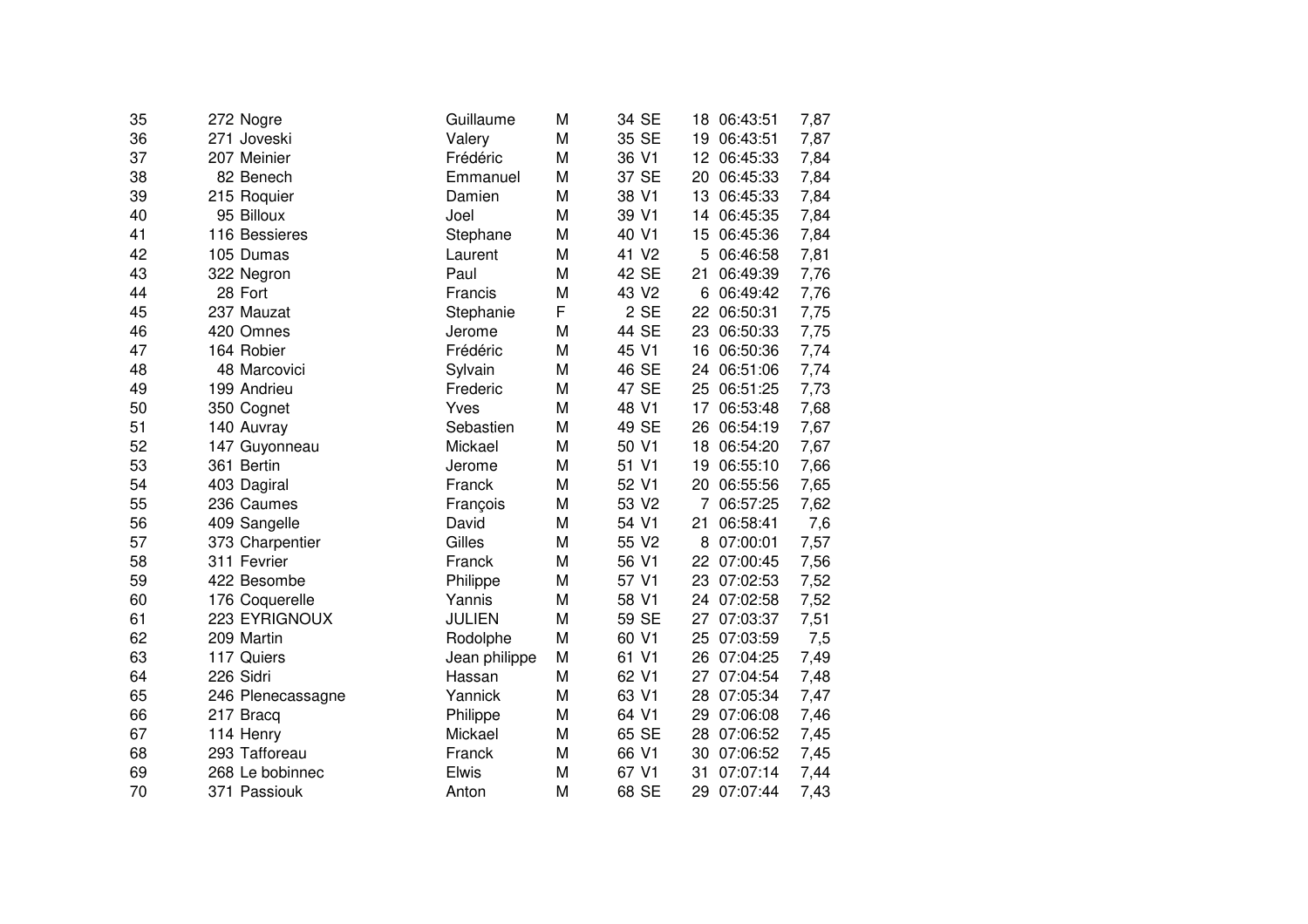| 71  | 364 Mauzat     | Jean-pierre   | M | 69 V3              |    | 3 07:07:57  | 7,43 |
|-----|----------------|---------------|---|--------------------|----|-------------|------|
| 72  | 427 Mallet     | Pierre        | M | 70 V1              |    | 32 07:08:38 | 7,42 |
| 73  | 7 Bruneau      | Manuel        | M | 71 SE              | 30 | 07:09:48    | 7,4  |
| 74  | 308 Chiostri   | Isabelle      | F | 3 V1               | 33 | 07:10:01    | 7,39 |
| 75  | 47 Roux        | Jean_françois | M | 72 V1              | 34 | 07:10:06    | 7,39 |
| 76  | 100 Gimenez    | Sebastien     | M | 73 SE              | 31 | 07:10:20    | 7,39 |
| 77  | 135 Delarue    | Fabrice       | M | 74 V1              | 35 | 07:11:56    | 7,36 |
| 78  | 222 Loubeyre   | Didier        | M | 75 V1              |    | 36 07:12:02 | 7,36 |
| 79  | 190 Goby       | Fabien        | M | 76 SE              |    | 32 07:13:12 | 7,34 |
| 80  | 179 Kermorvant | Cyril         | M | 77 V1              |    | 37 07:13:55 | 7,33 |
| 81  | 32 Pauliac     | Frederic      | M | 78 V1              |    | 38 07:14:00 | 7,33 |
| 82  | 158 Monjanel   | Emmanuel      | M | 79 V1              |    | 39 07:14:28 | 7,32 |
| 83  | 25 Malvezin    | David         | M | 80 SE              |    | 33 07:15:52 | 7,3  |
| 84  | 406 Gesnouin   | Stephane      | M | 81 V1              |    | 40 07:16:38 | 7,28 |
| 85  | 30 Madrignac   | Jerome        | M | 82 SE              |    | 34 07:17:46 | 7,26 |
| 86  | 81 Renier      | Yannick       | M | 83 SE              | 35 | 07:18:35    | 7,25 |
| 87  | 281 Rougier    | Frederic      | M | 84 SE              |    | 36 07:18:55 | 7,25 |
| 88  | 341 Parot      | <b>Bruno</b>  | M | 85 V1              | 41 | 07:20:32    | 7,22 |
| 89  | 184 Nicollo    | Laurent       | M | 86 V1              |    | 42 07:20:33 | 7,22 |
| 90  | 195 Lemmet     | Alain         | M | 87 V2              | 9  | 07:22:18    | 7,19 |
| 91  | 425 Gres       | André         | M | 88 V3              | 4  | 07:22:20    | 7,19 |
| 92  | 321 Berland    | Alain         | M | 89 V <sub>2</sub>  | 10 | 07:23:13    | 7,17 |
| 93  | 297 Lemoine    | Julien        | M | 90 SE              | 37 | 07:23:37    | 7,17 |
| 94  | 122 Vergne     | Jean-pierre   | M | 91 V <sub>2</sub>  | 11 | 07:24:02    | 7,16 |
| 95  | 75 Crosnier    | Eric          | M | 92 V1              | 43 | 07:25:15    | 7,14 |
| 96  | 323 Coutard    | Jérôme        | M | 93 SE              | 38 | 07:25:51    | 7,13 |
| 97  | 358 Lehericey  | <b>Boris</b>  | M | 94 SE              | 39 | 07:25:51    | 7,13 |
| 98  | 2 Demeslay     | Sylvain       | M | 95 V1              | 44 | 07:26:52    | 7,12 |
| 99  | 210 Schmit     | Marc          | M | 96 V1              | 45 | 07:27:37    | 7,1  |
| 100 | 92 Pouteau     | Herve         | M | 97 V <sub>2</sub>  | 12 | 07:27:53    | 7,1  |
| 101 | 421 Privat     | Jean          | M | 98 SE              | 40 | 07:28:56    | 7,08 |
| 102 | 162 Juillard   | Stephane      | M | 99 SE              | 41 | 07:29:00    | 7,08 |
| 103 | 175 Gueho      | Thierry       | M | 100 V <sub>2</sub> | 13 | 07:29:29    | 7,07 |
| 104 | 50 Gonzalez    | Gilles        | M | 101 V1             |    | 46 07:29:42 | 7,07 |
| 105 | 136 Metais     | Damien        | M | 102 SE             |    | 42 07:30:47 | 7,05 |
| 106 | 148 Colin      | Yoachim       | M | 103 SE             |    | 43 07:30:47 | 7,05 |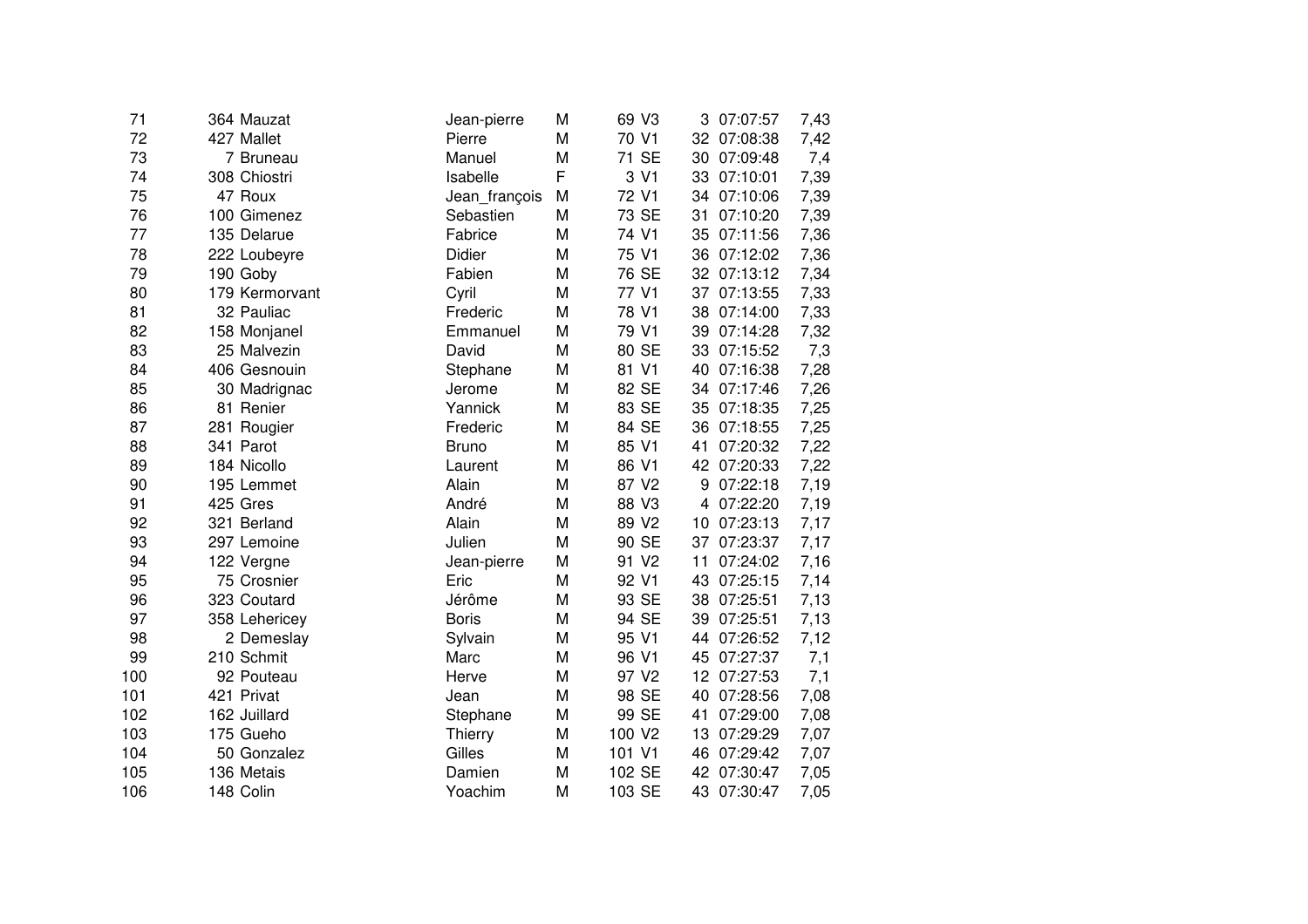| 107 | 170 Ailloud    | Sébastien     | M | 104 V1             |    | 47 07:31:08 | 7,05           |
|-----|----------------|---------------|---|--------------------|----|-------------|----------------|
| 108 | 385 Bartet     | Michel        | M | 105 V2             | 14 | 07:31:44    | 7,04           |
| 109 | 189 Dabrigeon  | Philippe      | M | 106 V2             | 15 | 07:33:15    | 7,02           |
| 110 | 345 Fabre      | Guillaume     | M | 107 SE             | 44 | 07:33:43    | 7,01           |
| 111 | 224 Yonnet     | Joachim       | M | 108 V1             | 48 | 07:33:52    | 7,01           |
| 112 | 352 Neury      | Jean marc     | M | 109 V2             | 16 | 07:34:00    | 7              |
| 113 | 107 Bosdeveix  | Mathieu       | M | 110 SE             | 45 | 07:34:11    | $\overline{7}$ |
| 114 | 29 Hautier     | David         | M | 111 SE             | 46 | 07:34:49    | 6,99           |
| 115 | 56 Lepine      | Fabien        | M | 112 V1             |    | 49 07:35:34 | 6,98           |
| 116 | 54 Parra       | Christophe    | M | 113 V1             |    | 50 07:35:35 | 6,98           |
| 117 | 415 Felgines   | Joel          | M | 114 V1             | 51 | 07:35:42    | 6,98           |
| 118 | 37 Margiewes   | Sylvain       | M | 115 SE             | 47 | 07:36:02    | 6,97           |
| 119 | 31 Garnier     | Fabrice       | M | 116 SE             | 48 | 07:36:18    | 6,97           |
| 120 | 253 Wasselet   | Jean-marc     | M | 117 V <sub>2</sub> | 17 | 07:36:49    | 6,96           |
| 121 | 333 Auriacombe | Laurent       | M | 118 V <sub>2</sub> | 18 | 07:37:08    | 6,96           |
| 122 | 388 Calmelly   | Emmanuel      | M | 119 SE             | 49 | 07:37:55    | 6,94           |
| 123 | 338 Philippe   | Julien        | M | 120 SE             | 50 | 07:37:56    | 6,94           |
| 124 | 244 Delzongle  | Laurent       | M | 121 V1             | 52 | 07:38:18    | 6,94           |
| 125 | 232 Lévigne    | Frédéric      | M | 122 SE             | 51 | 07:39:35    | 6,92           |
| 126 | 249 Kosyk      | <b>Steeve</b> | M | 123 SE             |    | 52 07:39:49 | 6,92           |
| 127 | 366 Bayle      | Edouard       | M | 124 SE             | 53 | 07:41:03    | 6,9            |
| 128 | 24 Vautrin     | Joel          | M | 125 V1             |    | 53 07:41:34 | 6,89           |
| 129 | 400 Pigat      | Jerome        | M | 126 V1             | 54 | 07:43:20    | 6,86           |
| 130 | 367 Combier    | Philippe      | M | 127 V1             | 55 | 07:43:25    | 6,86           |
| 131 | 91 Emmanuel    | Muller        | M | 128 V1             | 56 | 07:43:36    | 6,86           |
| 132 | 94 Lopes       | Patrick       | M | 129 V1             | 57 | 07:43:37    | 6,86           |
| 133 | 152 Douheret   | Xavier        | M | 130 V1             | 58 | 07:43:44    | 6,86           |
| 134 | 276 Papet      | Dominique     | M | 131 V2             | 19 | 07:43:57    | 6,85           |
| 135 | 419 Varin      | Christophe    | M | 132 V2             | 20 | 07:44:03    | 6,85           |
| 136 | 141 Fradin     | Dominique     | M | 133 V2             | 21 | 07:44:08    | 6,85           |
| 137 | 387 Macaux     | Celine        | F | 4 V1               | 59 | 07:44:10    | 6,85           |
| 138 | 212 Domprobst  | Frederic      | M | 134 SE             | 54 | 07:44:39    | 6,84           |
| 139 | 348 Lenglin    | Anthony       | M | 135 V1             | 60 | 07:45:44    | 6,83           |
| 140 | 225 Jacquet    | Laurent       | M | 136 V2             |    | 22 07:46:07 | 6,82           |
| 141 | 76 Lefebvre    | Philippe      | M | 137 V1             | 61 | 07:46:31    | 6,82           |
| 142 | 154 Martin     | Paul          | M | 138 V2             | 23 | 07:46:57    | 6,81           |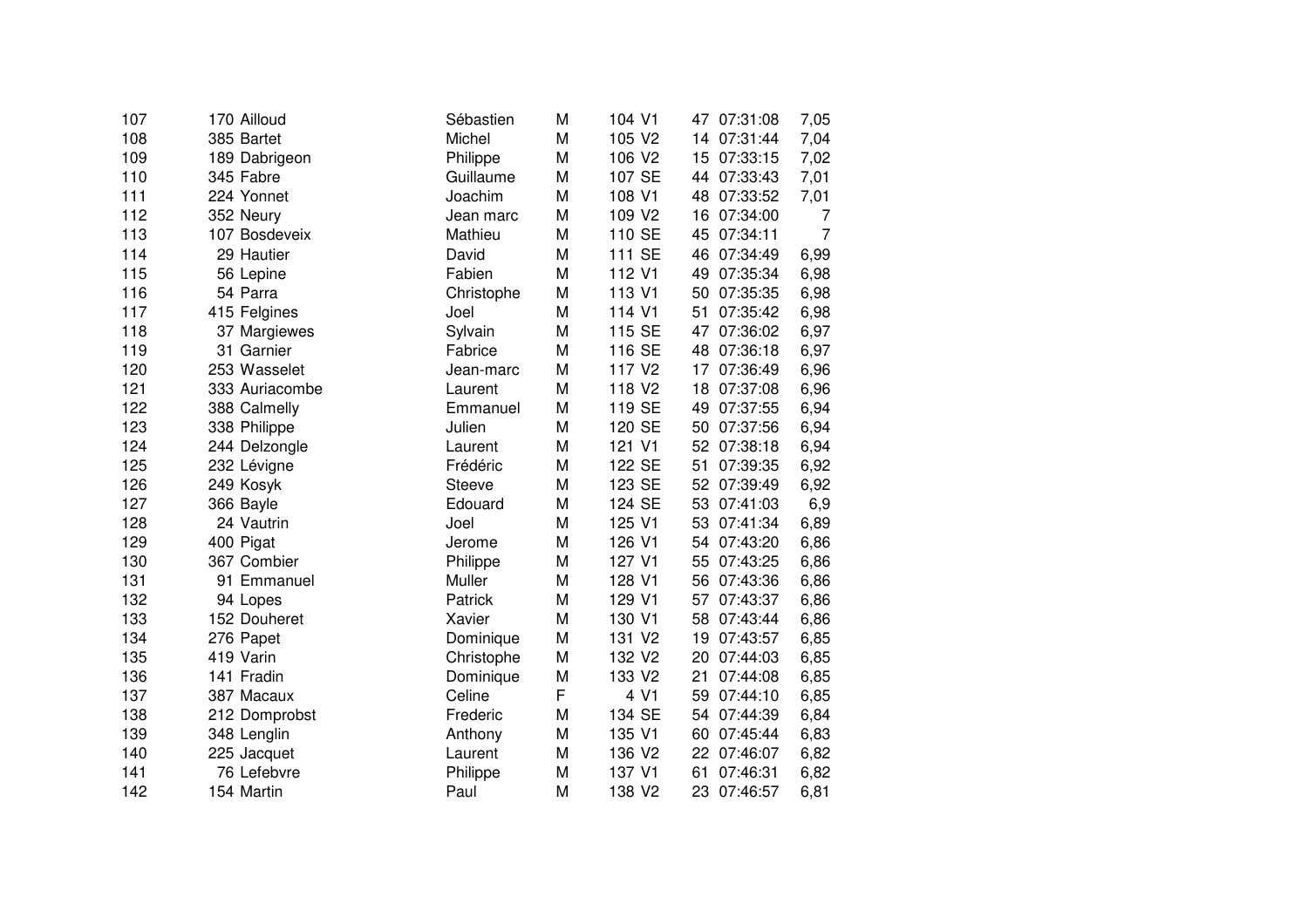| 143 | 295 Serrero     | Robert         | M | 139 V1 |    | 62 07:48:30 | 6,79 |
|-----|-----------------|----------------|---|--------|----|-------------|------|
| 144 | 108 Dief        | Gerard         | M | 140 V2 |    | 24 07:48:36 | 6,79 |
| 145 | 39 Archimbaud   | Clelia         | F | 5 SE   | 55 | 07:49:30    | 6,77 |
| 146 | 38 Kubacki      | Alexandre      | M | 141 SE | 56 | 07:49:30    | 6,77 |
| 147 | 203 Montbarbon  | Alexis         | M | 142 SE | 57 | 07:49:55    | 6,77 |
| 148 | 329 Brun        | Patrick        | M | 143 V1 | 63 | 07:51:37    | 6,74 |
| 149 | 416 Menec       | enora          | F | 6 SE   | 58 | 07:51:52    | 6,74 |
| 150 | 267 Roure       | Frederic       | M | 144 V1 |    | 64 07:52:21 | 6,73 |
| 151 | 379 Quilleret   | Franck         | M | 145 V1 |    | 65 07:52:22 | 6,73 |
| 152 | 127 Martineau   | Michel         | M | 146 V2 |    | 25 07:52:45 | 6,73 |
| 153 | 304 Gane        | Herve          | M | 147 V1 |    | 66 07:52:47 | 6,73 |
| 154 | 282 Mons        | Dominique      | M | 148 V2 |    | 26 07:52:47 | 6,73 |
| 155 | 101 Geneste     | <b>Nicolas</b> | M | 149 SE |    | 59 07:53:14 | 6,72 |
| 156 | 118 Mesples     | Lilian         | M | 150 SE |    | 60 07:53:14 | 6,72 |
| 157 | 126 Jardat      | Hugues         | M | 151 V2 | 27 | 07:53:34    | 6,71 |
| 158 | 60 Vidalinc     | Lilian         | M | 152 SE | 61 | 07:53:44    | 6,71 |
| 159 | 8 Masson        | Eric           | M | 153 V2 | 28 | 07:53:58    | 6,71 |
| 160 | 106 Dussouchaud | Christian      | M | 154 V3 | 5  | 07:54:05    | 6,71 |
| 161 | 331 Le kverne   | David          | M | 155 V1 | 67 | 07:54:15    | 6,71 |
| 162 | 178 Dounies     | Jérôme         | M | 156 SE |    | 62 07:54:39 | 6,7  |
| 163 | 258 Robert      | Benjamin       | M | 157 SE | 63 | 07:56:12    | 6,68 |
| 164 | 159 Astings     | Gregory        | M | 158 V1 | 68 | 07:56:14    | 6,68 |
| 165 | 229 Schmitt     | Alain          | M | 159 V2 | 29 | 07:56:19    | 6,68 |
| 166 | 63 Garcia       | Robert         | M | 160 V1 |    | 69 07:56:44 | 6,67 |
| 167 | 66 Gaspar       | Jose           | M | 161 V1 |    | 70 07:58:47 | 6,64 |
| 168 | 188 Legent      | Mathieu        | M | 162 SE | 64 | 08:00:56    | 6,61 |
| 169 | 339 Murin       | Gerard         | M | 163 V3 | 6  | 08:01:23    | 6,61 |
| 170 | 27 Daste        | Dominique      | M | 164 V2 | 30 | 08:01:55    | 6,6  |
| 171 | 285 Chesnais    | Marc           | M | 165 V1 | 71 | 08:01:56    | 6,6  |
| 172 | 55 Pouget       | Jean claude    | M | 166 V2 | 31 | 08:02:09    | 6,6  |
| 173 | 362 Bouleaux    | Patrick        | M | 167 V1 | 72 | 08:04:07    | 6,57 |
| 174 | 133 Lavaud      | Patrick        | M | 168 V2 | 32 | 08:04:46    | 6,56 |
| 175 | 131 Soulard     | Frederic       | M | 169 V1 | 73 | 08:04:47    | 6,56 |
| 176 | 354 Bergaud     | Christophe     | M | 170 V1 | 74 | 08:05:31    | 6,55 |
| 177 | 96 Daudé        | Laurent        | M | 171 V1 | 75 | 08:05:33    | 6,55 |
| 178 | 61 Ducheix      | Xavier         | M | 172 V1 | 76 | 08:05:34    | 6,55 |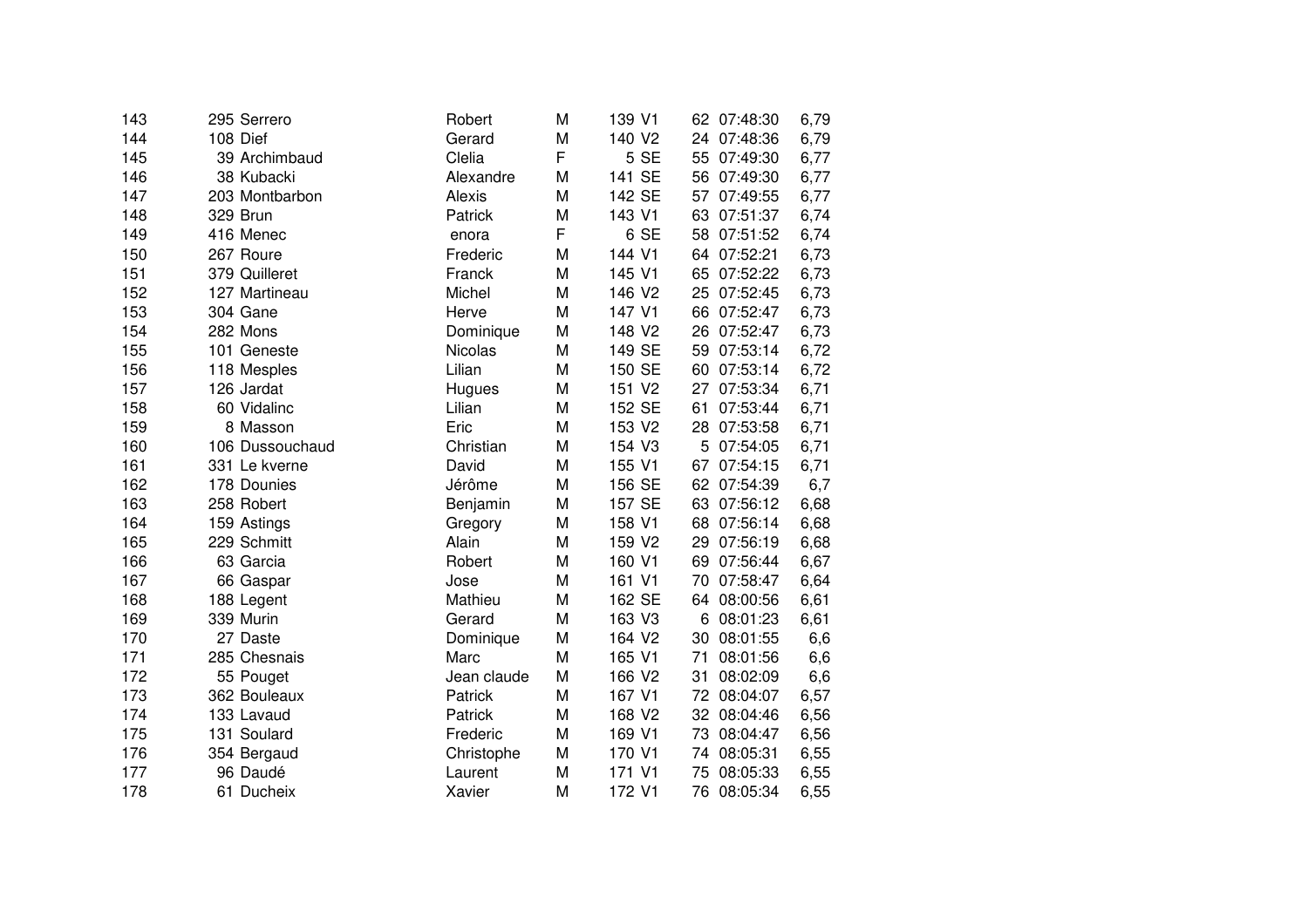| 179 | 113 Griffault  | Stephane     | M | 173 V1 | 77 | 08:07:09    | 6,53 |
|-----|----------------|--------------|---|--------|----|-------------|------|
| 180 | 128 Raynaud    | Cedric       | M | 174 V1 | 78 | 08:08:22    | 6,51 |
| 181 | 58 Fettar      | Rachid       | M | 175 V1 | 79 | 08:08:47    | 6,51 |
| 182 | 59 Gilles      | Aurélien     | M | 176 SE | 65 | 08:09:13    | 6,5  |
| 183 | 380 Decourteix | Remy         | M | 177 SE | 66 | 08:09:14    | 6,5  |
| 184 | 156 Liotard    | Thierry      | M | 178 V2 | 33 | 08:10:05    | 6,49 |
| 185 | 12 Deserces    | Jean jacques | M | 179 V2 |    | 34 08:10:08 | 6,49 |
| 186 | 426 Gausset    | Olivier      | M | 180 V1 |    | 80 08:10:19 | 6,49 |
| 187 | 325 Mieuzet    | Arnaud       | M | 181 SE |    | 67 08:10:29 | 6,48 |
| 188 | 324 Lesaint    | Matthieu     | M | 182 SE |    | 68 08:10:32 | 6,48 |
| 189 | 103 Herault    | Vincent      | M | 183 SE |    | 69 08:11:20 | 6,47 |
| 190 | 14 Parchemin   | Yvan         | M | 184 SE |    | 70 08:11:28 | 6,47 |
| 191 | 398 De azevedo | Celine       | F | 7 V1   | 81 | 08:11:34    | 6,47 |
| 192 | 307 Caillou    | Loic         | M | 185 V1 |    | 82 08:11:47 | 6,47 |
| 193 | 163 Peyrat     | Stephane     | M | 186 V1 | 83 | 08:12:17    | 6,46 |
| 194 | 397 Melin      | Laurent      | M | 187 V1 | 84 | 08:12:20    | 6,46 |
| 195 | 274 Jacquemin  | Philippe     | M | 188 V2 | 35 | 08:12:29    | 6,46 |
| 196 | 110 Goyheneix  | Philippe     | M | 189 V2 |    | 36 08:12:29 | 6,46 |
| 197 | 383 Lataste    | Ludovic      | M | 190 SE | 71 | 08:13:47    | 6,44 |
| 198 | 40 Leger       | Romain       | M | 191 SE |    | 72 08:13:48 | 6,44 |
| 199 | 335 Momboisse  | Olivier      | M | 192 V1 | 85 | 08:13:50    | 6,44 |
| 200 | 71 Bassereau   | Christophe   | M | 193 V1 |    | 86 08:14:09 | 6,44 |
| 201 | 130 Loubeyre   | Guillaume    | M | 194 SE | 73 | 08:15:26    | 6,42 |
| 202 | 145 Cousson    | Gwendoline   | F | 8 SE   |    | 74 08:15:38 | 6,42 |
| 203 | 143 Bonneau    | Michel       | M | 195 V2 | 37 | 08:15:40    | 6,42 |
| 204 | 146 Cousson    | Sebastien    | M | 196 V1 | 87 | 08:15:41    | 6,42 |
| 205 | 205 Pallier    | <b>Bryan</b> | M | 197 SE | 75 | 08:15:48    | 6,41 |
| 206 | 36 Jouvet      | Frederic     | M | 198 V1 | 88 | 08:15:52    | 6,41 |
| 207 | 370 Fraioli    | Mario        | M | 199 V1 | 89 | 08:16:24    | 6,41 |
| 208 | 330 Tournier   | Isabelle     | F | 9 V1   | 90 | 08:16:46    | 6,4  |
| 209 | 408 Caldagues  | Thierry      | M | 200 V1 | 91 | 08:16:49    | 6,4  |
| 210 | 336 Bonnefoy   | Andre        | M | 201 V3 | 7  | 08:17:35    | 6,39 |
| 211 | 204 Mahieu     | Yann         | M | 202 V2 | 38 | 08:17:59    | 6,39 |
| 212 | 196 Vest       | Frédéric     | M | 203 V1 |    | 92 08:18:03 | 6,38 |
| 213 | 346 Roure      | Jérôme       | M | 204 V1 | 93 | 08:18:51    | 6,37 |
| 214 | 166 Levrai     | Michel       | M | 205 V1 |    | 94 08:19:14 | 6,37 |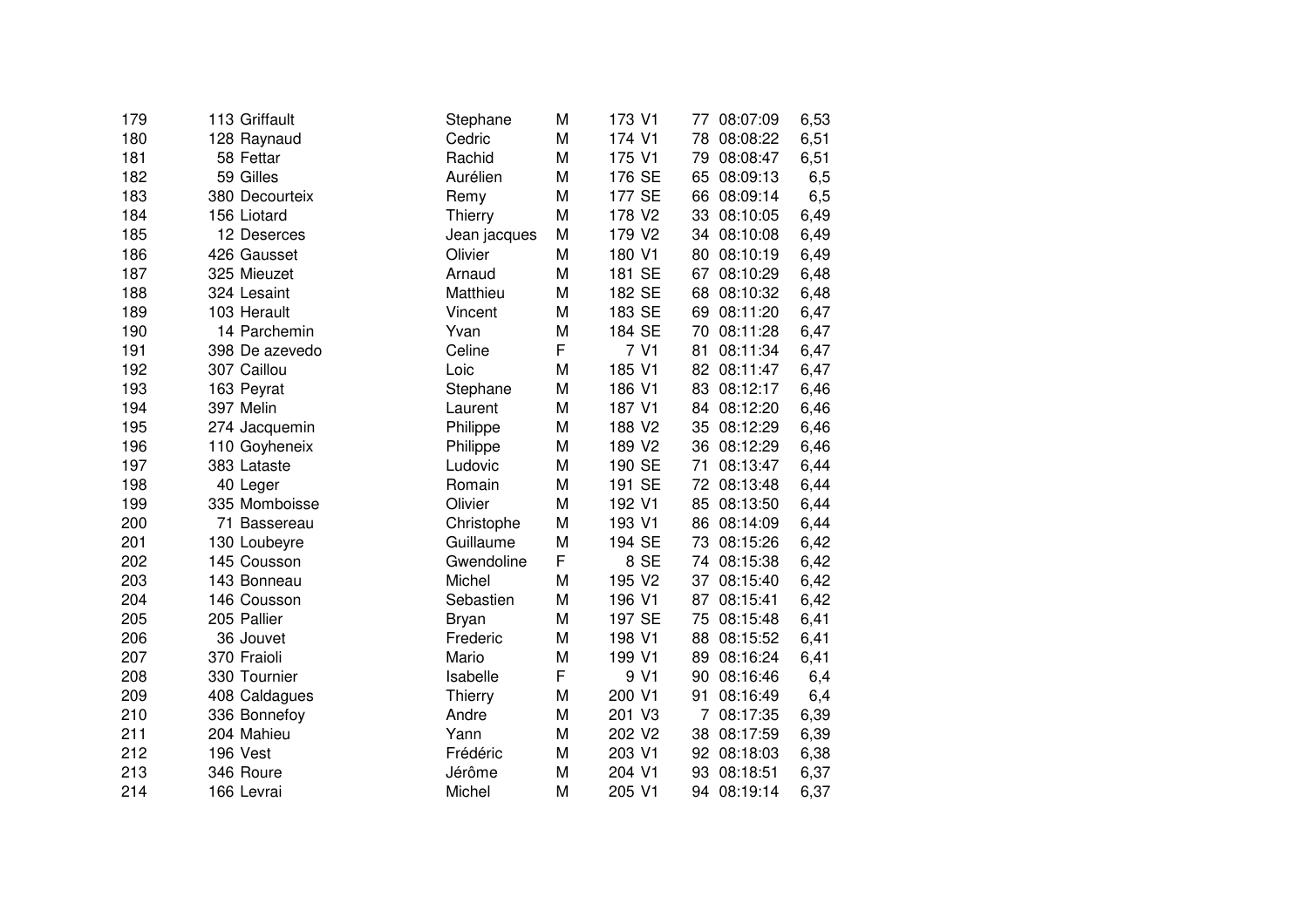| 215 | 353 Morin       | Cédric         | M | 206 V1 | 95  | 08:19:16     | 6,37 |
|-----|-----------------|----------------|---|--------|-----|--------------|------|
| 216 | 429 Peyramaure  | <b>Bruno</b>   | M | 207 V2 | 39  | 08:19:37     | 6,36 |
| 217 | 428 Chauder     | Soline         | F | 10 SE  | 76  | 08:20:04     | 6,36 |
| 218 | 303 Pipy        | Frederic       | M | 208 V1 | 96  | 08:20:20     | 6,36 |
| 219 | 77 Deshayes     | Laurent        | M | 209 V2 | 40  | 08:20:45     | 6,35 |
| 220 | 372 Armand      | Denis          | M | 210 V2 | 41  | 08:21:02     | 6,35 |
| 221 | 235 Dif         | Emmanuel       | M | 211 V1 | 97  | 08:21:12     | 6,34 |
| 222 | 266 Vannier     | Christian      | M | 212 V1 | 98  | 08:22:24     | 6,33 |
| 223 | 412 Baschera    | Richard        | M | 213 V1 | 99  | 08:22:28     | 6,33 |
| 224 | 6 Bruneau       | Fabien         | M | 214 SE | 77  | 08:23:32     | 6,32 |
| 225 | 174 Le bot      | Fanny          | F | 11 SE  | 78  | 08:24:04     | 6,31 |
| 226 | 213 Ponceau     | Laurent        | M | 215 SE |     | 79 08:24:06  | 6,31 |
| 227 | 290 Tourneur    | François-david | M | 216 SE | 80  | 08:24:07     | 6,31 |
| 228 | 291 Chanséaume  | Eric           | M | 217 V1 |     | 100 08:24:08 | 6,31 |
| 229 | 11 Fonrouge     | Sébastien      | M | 218 SE | 81  | 08:25:29     | 6,29 |
| 230 | 22 Delmas       | Christophe     | M | 219 V1 | 101 | 08:25:42     | 6,29 |
| 231 | 284 Costa       | Olivier        | M | 220 SE | 82  | 08:25:46     | 6,29 |
| 232 | 125 Montserat   | Daniel         | M | 221 V2 | 42  | 08:25:46     | 6,29 |
| 233 | 138 Chargelegue | Patricia       | F | 12 SE  | 83  | 08:26:01     | 6,28 |
| 234 | 137 Chargelegue | Florent        | M | 222 SE | 84  | 08:26:08     | 6,28 |
| 235 | 363 Wipliez     | Pascal         | M | 223 V2 | 43  | 08:26:12     | 6,28 |
| 236 | 26 Bioulac      | Andre          | M | 224 V2 | 44  | 08:28:07     | 6,26 |
| 237 | 240 Avanzini    | Jean paul      | M | 225 V2 | 45  | 08:28:12     | 6,26 |
| 238 | 263 Sauze       | Francis        | M | 226 V2 | 46  | 08:28:16     | 6,26 |
| 239 | 313 Laborie     | Fabrice        | M | 227 V1 |     | 102 08:29:18 | 6,24 |
| 240 | 177 Beauffeny   | Frédéric       | M | 228 V2 | 47  | 08:29:41     | 6,24 |
| 241 | 300 Kervella    | Cédric         | M | 229 SE | 85  | 08:30:31     | 6,23 |
| 242 | 357 Aragnou     | Christophe     | M | 230 SE | 86  | 08:31:36     | 6,22 |
| 243 | 41 Vidal        | Vincent        | M | 231 V1 | 103 | 08:32:12     | 6,21 |
| 244 | 359 Prie        | David          | M | 232 SE | 87  | 08:32:20     | 6,21 |
| 245 | 171 Meraville   | Pierre         | M | 233 SE | 88  | 08:34:43     | 6,18 |
| 246 | 64 Simon        | Gwilherm       | M | 234 V1 | 104 | 08:35:12     | 6,17 |
| 247 | 298 Hamidovic   | Anthony        | M | 235 SE | 89  | 08:37:07     | 6,15 |
| 248 | 302 Bastard     | Joel           | M | 236 V1 | 105 | 08:37:52     | 6,14 |
| 249 | 374 Gilbert     | Christophe     | M | 237 V1 |     | 106 08:38:00 | 6,14 |
| 250 | 3 Mouly         | Pierre         | M | 238 V3 | 8   | 08:38:03     | 6,14 |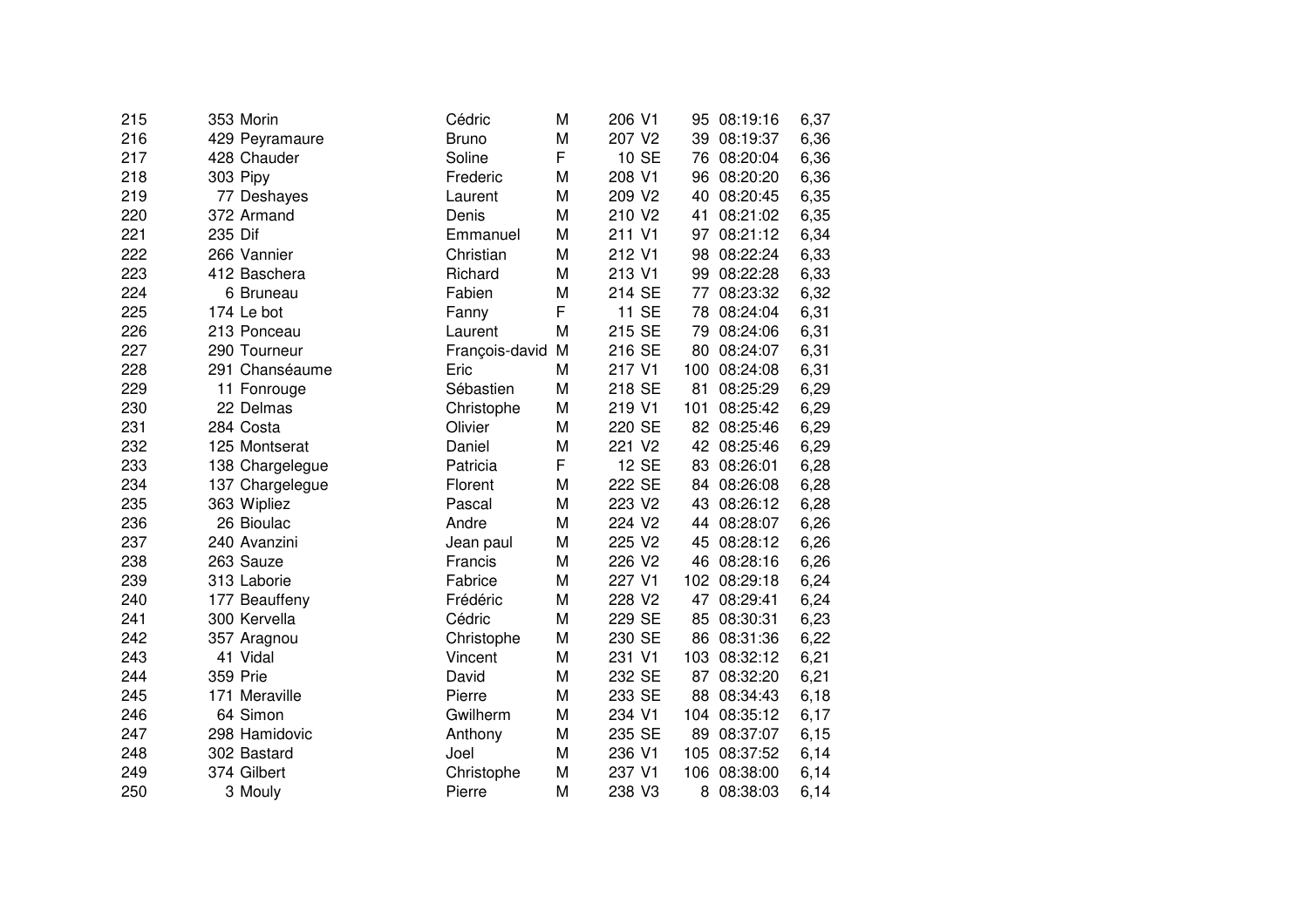| 251 | 104 Guitard           | Jean michel  | M | 239 V2 | 48  | 08:38:16     | 6,14 |
|-----|-----------------------|--------------|---|--------|-----|--------------|------|
| 252 | 119 Chaumond          | Jacques      | M | 240 V2 |     | 49 08:38:19  | 6,14 |
| 253 | 157 Delpech           | Christian    | M | 241 V3 | 9   | 08:38:41     | 6,13 |
| 254 | 279 Desroche          | Sylvain      | M | 242 SE | 90  | 08:39:24     | 6,12 |
| 255 | 277 Goujat            | Stéphane     | M | 243 V1 | 107 | 08:40:58     | 6,1  |
| 256 | 44 Dumais             | Grégory      | M | 244 V1 | 108 | 08:41:16     | 6,1  |
| 257 | 74 Coudere            | Franck       | M | 245 V1 | 109 | 08:41:29     | 6,1  |
| 258 | 424 Laurent           | Pascal       | M | 246 V2 | 50  | 08:41:44     | 6,09 |
| 259 | 251 Lelouche          | Bernard      | M | 247 V2 | 51  | 08:41:44     | 6,09 |
| 260 | 69 Simonneau          | Jean-noël    | M | 248 V1 |     | 110 08:41:45 | 6,09 |
| 261 | 182 Bardeau           | Serge        | M | 249 V2 |     | 52 08:42:29  | 6,09 |
| 262 | 392 Joly              | Pierre       | M | 250 V2 |     | 53 08:43:22  | 6,08 |
| 263 | 187 Le rouzic denoual | Camille      | F | 13 SE  |     | 91 08:44:13  | 6,07 |
| 264 | 243 Sonzogni          | Jean-paul    | M | 251 V1 | 111 | 08:45:19     | 6,05 |
| 265 | 375 Rossi             | Armand       | M | 252 V3 | 10  | 08:46:10     | 6,04 |
| 266 | 261 Tissandier        | François     | M | 253 SE | 92  | 08:46:45     | 6,04 |
| 267 | 93 Veigneau           | Fleur        | F | 14 V1  | 112 | 08:47:21     | 6,03 |
| 268 | 283 Camus             | Arnaud       | M | 254 SE | 93  | 08:47:36     | 6,03 |
| 269 | 278 Giltaire          | Alain        | M | 255 V1 | 113 | 08:47:36     | 6,03 |
| 270 | 349 Guimard           | <b>Bruno</b> | M | 256 V1 | 114 | 08:47:44     | 6,03 |
| 271 | 288 Thephany          | Yann         | M | 257 SE | 94  | 08:47:47     | 6,03 |
| 272 | 262 Benoliel          | Claude       | M | 258 V2 | 54  | 08:47:50     | 6,02 |
| 273 | 4 Noris               | Pierre       | M | 259 SE | 95  | 08:48:21     | 6,02 |
| 274 | 23 Benoliel           | Guy          | M | 260 V2 | 55  | 08:49:54     | 6    |
| 275 | 185 Sainte-croix      | Philippe     | M | 261 V2 | 56  | 08:50:31     | 5,99 |
| 276 | 386 Remazeilles       | Jean-michel  | M | 262 V1 | 115 | 08:52:30     | 5,97 |
| 277 | 168 Vigneron          | Vincent      | M | 263 V1 | 116 | 08:53:44     | 5,96 |
| 278 | 360 Gerard            | Jérôme       | M | 264 SE | 96  | 08:57:44     | 5,91 |
| 279 | 275 Carbain           | Christophe   | M | 265 SE | 97  | 08:57:46     | 5,91 |
| 280 | 326 Lafarge           | Jean-michel  | M | 266 V2 | 57  | 08:58:08     | 5,91 |
| 281 | 192 Eisenschreiber    | Gilles       | M | 267 V1 | 117 | 08:58:08     | 5,91 |
| 282 | 15 Larée              | Cédric       | M | 268 SE | 98  | 08:58:38     | 5,9  |
| 283 | 17 Baudoin            | Fulbert      | M | 269 V1 | 118 | 08:58:38     | 5,9  |
| 284 | 194 Delpech           | Stéphane     | M | 270 V1 | 119 | 09:00:44     | 5,88 |
| 285 | 67 De guio            | Benoit       | M | 271 SE | 99  | 09:00:57     | 5,88 |
| 286 | 234 Ruggeri           | Etienne      | M | 272 V2 | 58  | 09:00:58     | 5,88 |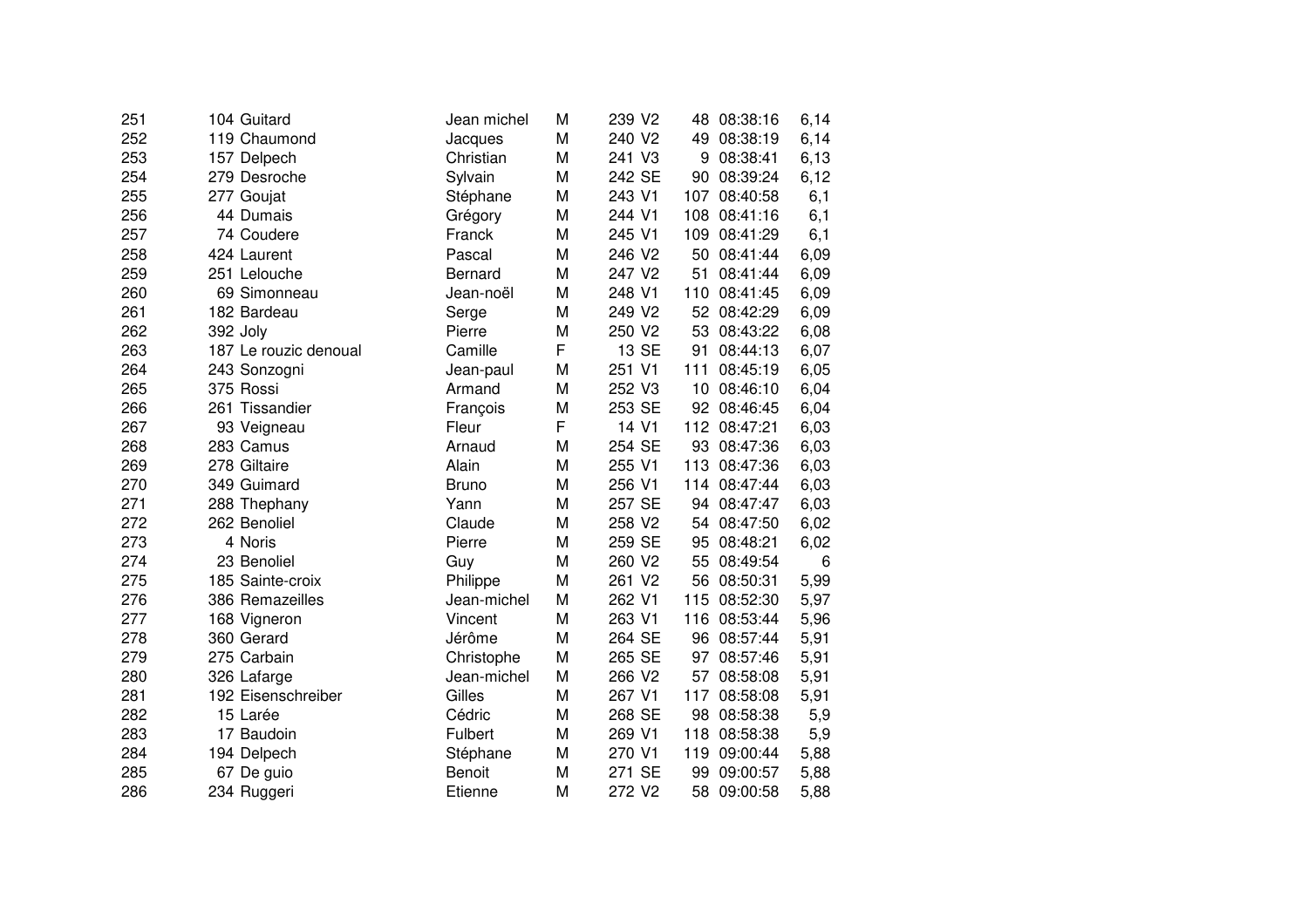| 287 | 57 Bertolle      | Stephane      | M | 273 SE            | 100 | 09:00:58     | 5,88 |
|-----|------------------|---------------|---|-------------------|-----|--------------|------|
| 288 | 62 Bonnement     | Dominique     | M | 274 V2            | 59  | 09:01:00     | 5,88 |
| 289 | 238 Montis       | Christophe    | M | 275 V1            | 120 | 09:01:50     | 5,87 |
| 290 | 85 Goix          | Laurent       | M | 276 V1            | 121 | 09:02:03     | 5,87 |
| 291 | 181 Lescoublet   | John peter    | M | 277 V3            | 11  | 09:06:34     | 5,82 |
| 292 | 355 Croquevielle | Laurent       | M | 278 V1            |     | 122 09:07:42 | 5,81 |
| 293 | 369 Leblanc      | Julien        | M | 279 SE            | 101 | 09:08:48     | 5,79 |
| 294 | 401 Garbagnati   | Claire        | F | 15 V1             |     | 123 09:09:07 | 5,79 |
| 295 | 292 Monteil      | <b>Bruno</b>  | M | 280 V2            |     | 60 09:09:57  | 5,78 |
| 296 | 202 Girard       | Xavier        | M | 281 V1            |     | 124 09:10:04 | 5,78 |
| 297 | 245 Robin        | Jean michel   | M | 282 V3            |     | 12 09:10:06  | 5,78 |
| 298 | 378 Dessirier    | Valerie       | F | 16 V <sub>2</sub> | 61  | 09:11:37     | 5,76 |
| 299 | 90 Merceron      | <b>Benoit</b> | M | 283 SE            |     | 102 09:12:08 | 5,76 |
| 300 | 83 Durst         | Valerie       | F | 17 V1             | 125 | 09:12:09     | 5,76 |
| 301 | 411 Le duc       | Alain         | M | 284 V2            |     | 62 09:12:24  | 5,76 |
| 302 | 167 Imbery       | Christian     | M | 285 V1            |     | 126 09:12:29 | 5,76 |
| 303 | 20 Marche        | Vincent       | M | 286 V1            | 127 | 09:17:11     | 5,71 |
| 304 | 139 Metais       | Cecile        | F | 18 SE             | 103 | 09:17:38     | 5,7  |
| 305 | 132 Laurentin    | Jeremy        | M | 287 V1            | 128 | 09:17:45     | 5,7  |
| 306 | 149 Colin        | Florence      | F | 19 SE             |     | 104 09:17:46 | 5,7  |
| 307 | 197 Tracard      | Laurent       | M | 288 V2            | 63  | 09:19:25     | 5,68 |
| 308 | 247 Bosc         | David         | M | 289 V1            | 129 | 09:21:58     | 5,66 |
| 309 | 88 Marconi       | Laurence      | F | 20 V2             | 64  | 09:22:36     | 5,65 |
| 310 | 169 Capy         | Sébastien     | M | 290 V1            | 130 | 09:23:35     | 5,64 |
| 311 | 306 Beneytou     | Georges       | M | 291 V4            | 1   | 09:24:00     | 5,64 |
| 312 | 42 Martinat      | Patrick       | M | 292 V2            | 65  | 09:25:41     | 5,62 |
| 313 | 395 Thebeault    | Jacques       | M | 293 V3            | 13  | 09:25:41     | 5,62 |
| 314 | 150 Collin       | Daniel        | M | 294 V1            | 131 | 09:25:48     | 5,62 |
| 315 | 18 Cournil       | Jean-pierre   | M | 295 V1            | 132 | 09:27:25     | 5,6  |
| 316 | 19 Chausi        | Arnaud        | M | 296 SE            | 105 | 09:27:38     | 5,6  |
| 317 | 201 Le bras      | Gilles        | M | 297 V2            | 66  | 09:28:36     | 5,59 |
| 318 | 200 Le cloitre   | Cécile        | F | 21 SE             |     | 106 09:28:37 | 5,59 |
| 319 | 396 Faure        | Laurent       | M | 298 V1            |     | 133 09:28:38 | 5,59 |
| 320 | 377 Le henaff    | Loic          | M | 299 V1            |     | 134 09:35:12 | 5,53 |
| 321 | 5 Debaye         | Jacky         | M | 300 V2            |     | 67 09:35:19  | 5,53 |
| 322 | 124 Sauvanet     | Alain         | M | 301 V2            | 68  | 09:35:21     | 5,53 |